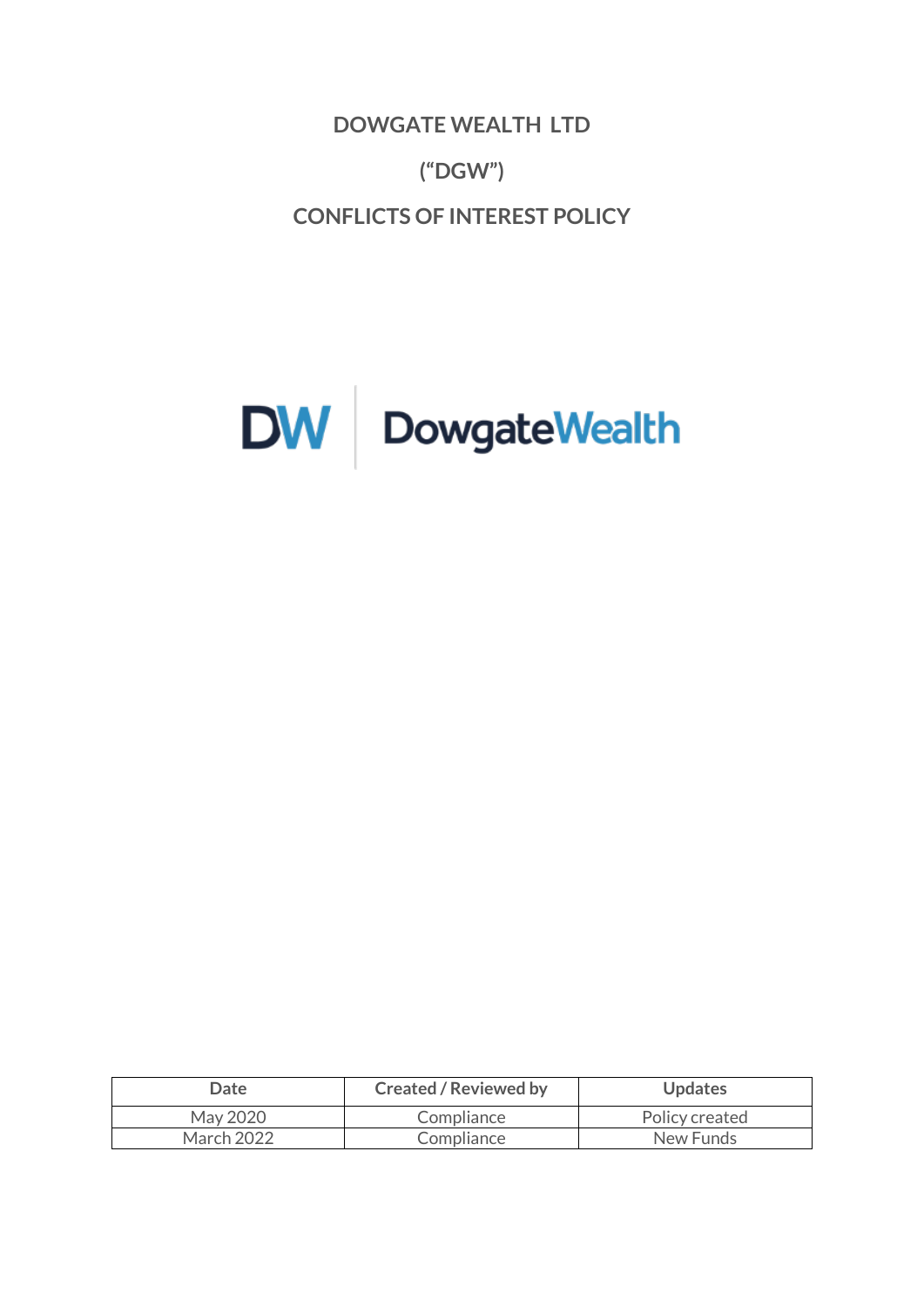# CONFLICTS OF INTEREST WITHIN MiFID II/UCITS

Markets in Financial Instruments Directive II ("MiFID II") and UCITS Directive has stipulated the need to identify and manage all conflicts of interest (not just material conflicts) arising as a result of the firms' business activities. The use of disclosure of a conflict as a means of management is to be treated as a measure of last resort to be used only when the policies and procedures listed below are not sufficient to ensure that the clients' interests will not be affected.

The below policy must be reviewed and a report provided to senior management on the situations recorded within the conflicts register at least annually.

## REGULATORY AND LEGAL BACKGROUND

- Markets in Financial Instruments Directive (MiFID II)
- Financial Conduct Authority Sourcebook SYSC 10
- Financial Conduct Authority Sourcebook Principles for Business (PRIN 2.1.1. (8))
- Financial Conduct Authority Sourcebook COBS 11a
- Financial Conduct Authority Sourcebook COBS 12

## RESPONSIBILITIES OF STAFF

It is the responsibility of all employees/ contractors to familiarise themselves with this Policy and to report conflicts of interest to the Head of Compliance. Failure to adhere to this policy can be taken to be a breach of an employee's contract.

Overall responsibility for Conflicts of Interest lies with the Employees/ Contractors. The Head of Compliance is responsible for the day-to-day administration of the Policy.

The Head of Compliance will work with Employees/ Contractors to identify and manage Conflicts of Interest, and record on the Conflicts register.

## TYPES OF CONFLICTS

A conflict of interest can arise in any area of DW's business in the course of providing a service and whose existence may damage the interests of a client. As a minimum, it must take into account whether it or a relevant person:

- Is likely to make a financial gain (or avoid a loss) at the expense of a client or a Fund.
- Has an interest in the outcome of a service provided to the client or of a transaction carried out on behalf of the client, which is distinct from the client's interest in that outcome.
- Has a financial or other incentive to favour the interests of another client or group of clients
	- over the interests of another client.
- The firm or that person carries on the same business as the client.
- Receives or will receive from a person other than a client an inducement in relation to a service provided to a client, in the form of monies, goods or services other than the standard commission or fee for that service.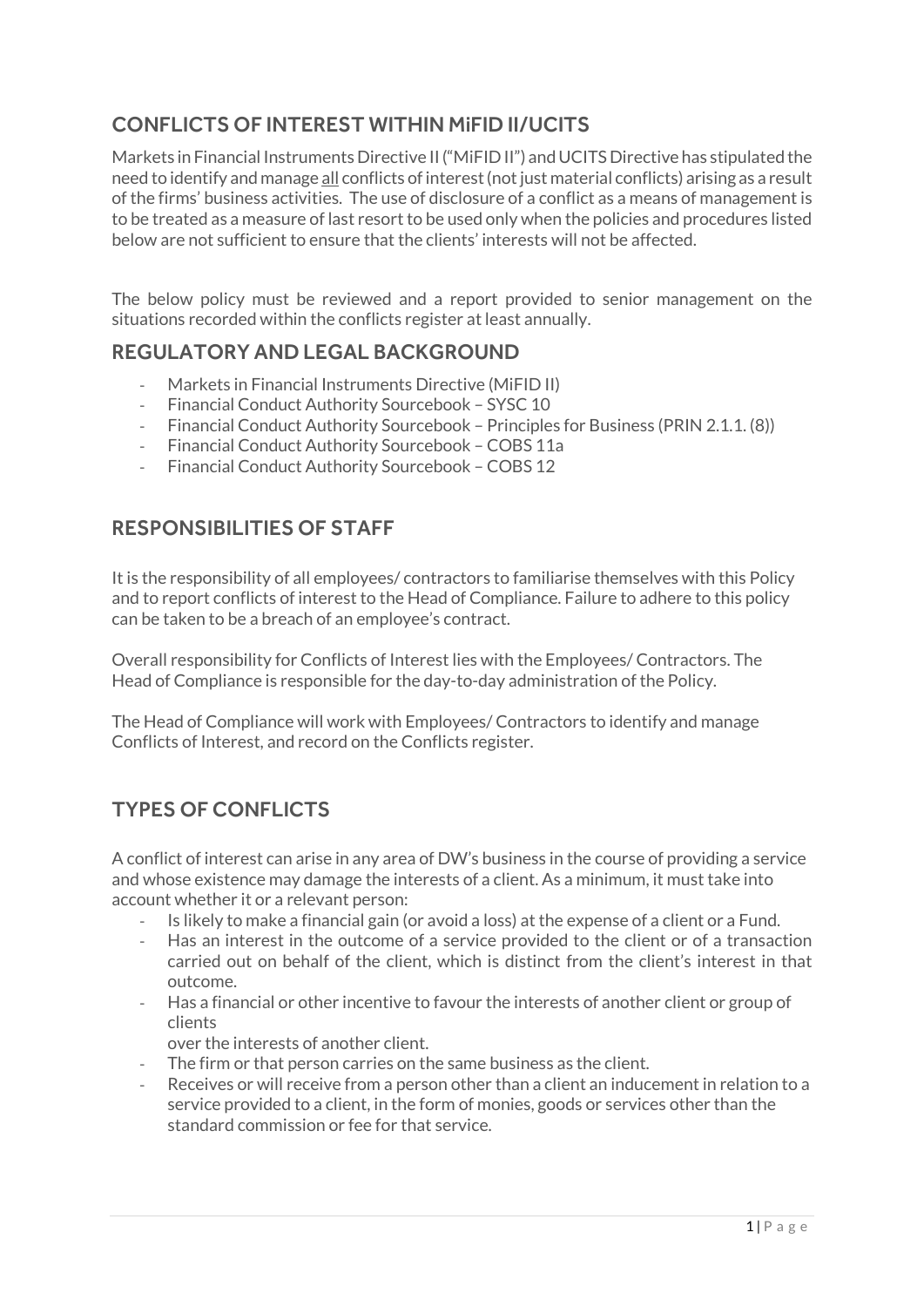- Has a conflict between DGW and the interests of the Funds managed by DGW or the investors of the Funds or a conflict between two of more Funds DGW manages or the investors of the Funds.

# EXAMPLES OF CONFLICTS OF INTEREST

Below are non-exhaustive examples of what may be considered typical conflicts of interest that may arise in relation to investment services provided by DGW:

- Employees may deal in securities issued by corporate clients whilst in possession of confidential information
- DGW could advise clients to buy or sell securities issued by corporate clients in order to benefit the corporate client and/or DGW's corporate broking business.
- In a new issue, DGW may allocate securities to investing clients on the basis of the business those clients have executed with DGW or as an inducement for future such business.
- Has an interest in the outcome of a transaction conducted on behalf of the Fund, which is different from the Funds interest in this result
- The Fund Manager has a financial interest or other incentive to favour the interests of a client or group of clients above the interests of a fund they manage
- Received cash, goods or services from third parties in relation to services performed for a Fund, other than standard fees or commissions
- -

## IDENTIFICATION AND MANAGEMENT OF CONFLICTS

DGW procedures are designed to ensure that persons engaged in different business areas involving a conflict of interest must carry out their activities with a sufficient degree of independence.

As such in line with COBS 10, DGW must have in place the following to ensure the appropriate degree of independence:

- Effective procedures to prevent/ control exchange of information between persons engaged in activities involving a conflict where that exchange of information may harm the interests of client/s.
- The separate supervision of persons whose principal functions involve carrying out activities on behalf of, or providing services to, clients whose interests may conflict or who otherwise represent different interests that may conflict including those of DGW.
- The removal of any direct link between the remuneration of persons mainly engaged in one activity and the remuneration of, or revenues generated by, different persons mainly engaged in another activity, where a conflict of interest may arise in relation to those activities.
- Measures to prevent or limit any persons from exercising inappropriate influence over the way in which a person carries out services or activities.
- Measures to prevent or control the involvement of a person in separate services or activities where such involvement may impair the proper management of conflicts of interest.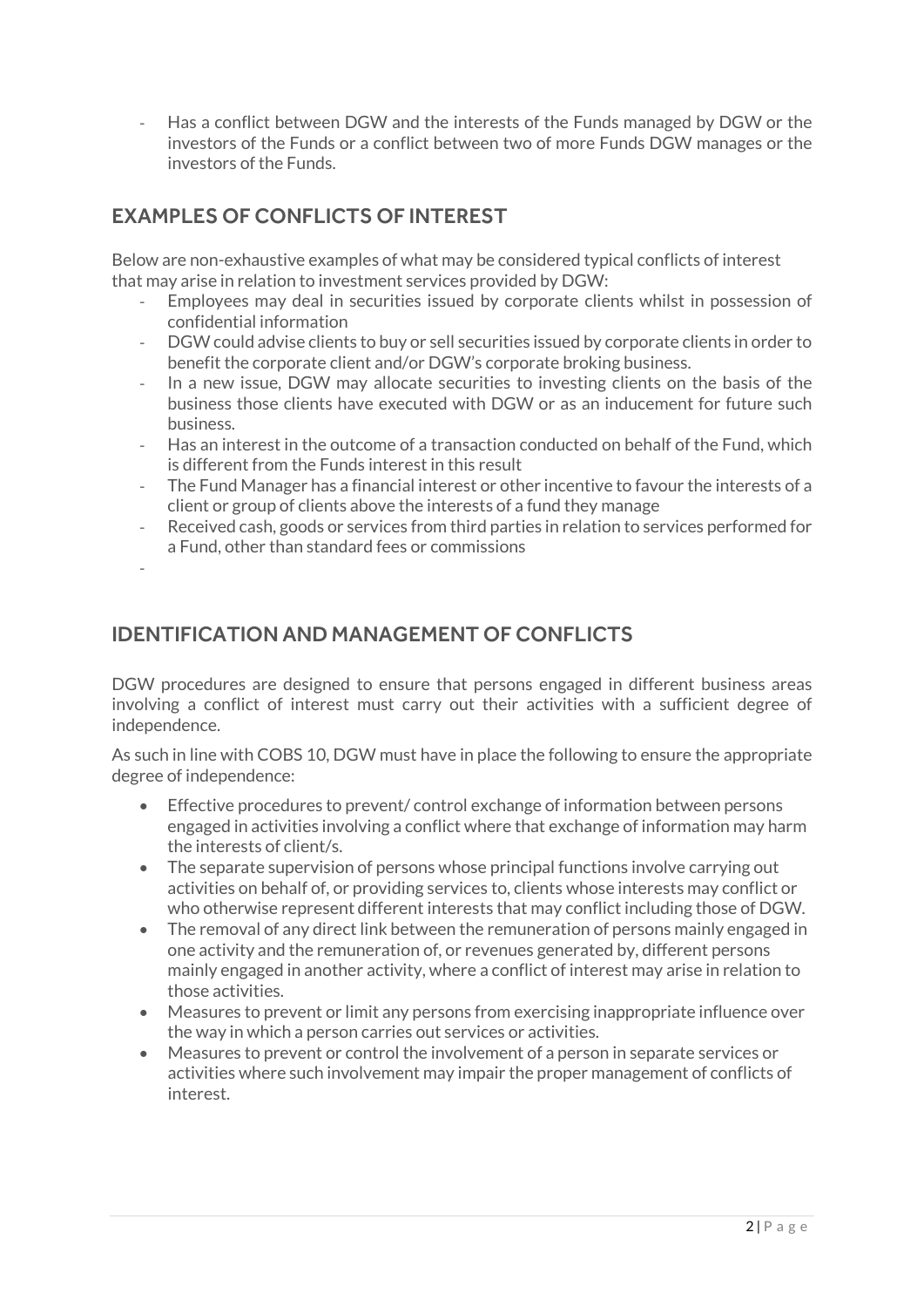## **CONTROLS**

To manage the above conflicts and ensure effective arrangements are in place DGW implements the following controls, all of which are subject to compliance monitoring to ensure adherence.

- 1. Conflicts of Interest Register
- 2. Chinese Walls
- 3. Personal Account Dealing
- 4. Restricted Trading Lists
- 5. Training and Competency
- 6. Gifts and Entertainment
- 7. Best Execution
- 8. Outside Interests
- 9. Compliance Monitoring Programme
- 10. Remuneration
- 11. Declining to act
- 12. Telephone and Email monitoring
- 13. Employee attestation

### 1. Conflicts of interest register

DGW retains a record of circumstances in which a conflict may, has or will arise as a result of firm activities, known as the conflicts of interest register. The register records the type of conflicts, as well as how the conflicts are managed. The register is updated as and when new conflicts are identified. It is the responsibility of DGW employees to inform Compliance of any conflicts as soon as they are identified and the actions taken to manage the conflict.

The information within the register facilitates the effective identification and management of any potential conflicts of interest.

### 2. Chinese Walls

Chinese Walls are used to act as an information barrier to prevent sensitive information being passed between different areas of DGW. DGW also utilises insider lists and wall crossing procedures in order to control information. DGW consistently monitors these procedures to ensure they are functioning properly. In addition, each department's electronic files have restricted access to ensure only relevant persons can access those files.

### 3. Personal Account Dealing ("PAD")

Employees' and agents' personal interests in holdings of securities, or in dealing in securities, may conflict with their obligations to either corporate or investing clients. DGW PAD policy requires all members of staff to inform compliance of all existing trading accounts and seek approval of all trades prior to the trade taking place, either via self-certification or directly informing compliance. Particular restrictions apply to any employees dealing in securities issued by corporate clients. Full details are contained in the firm's PA Dealing Procedures and Requirements, in the Compliance Manual. All employees are required on joining the firm to sign an Undertaking to comply with the firm's P.A dealing policies, and are also required to reconfirm this, when completing the annual Fit and Proper Questionnaire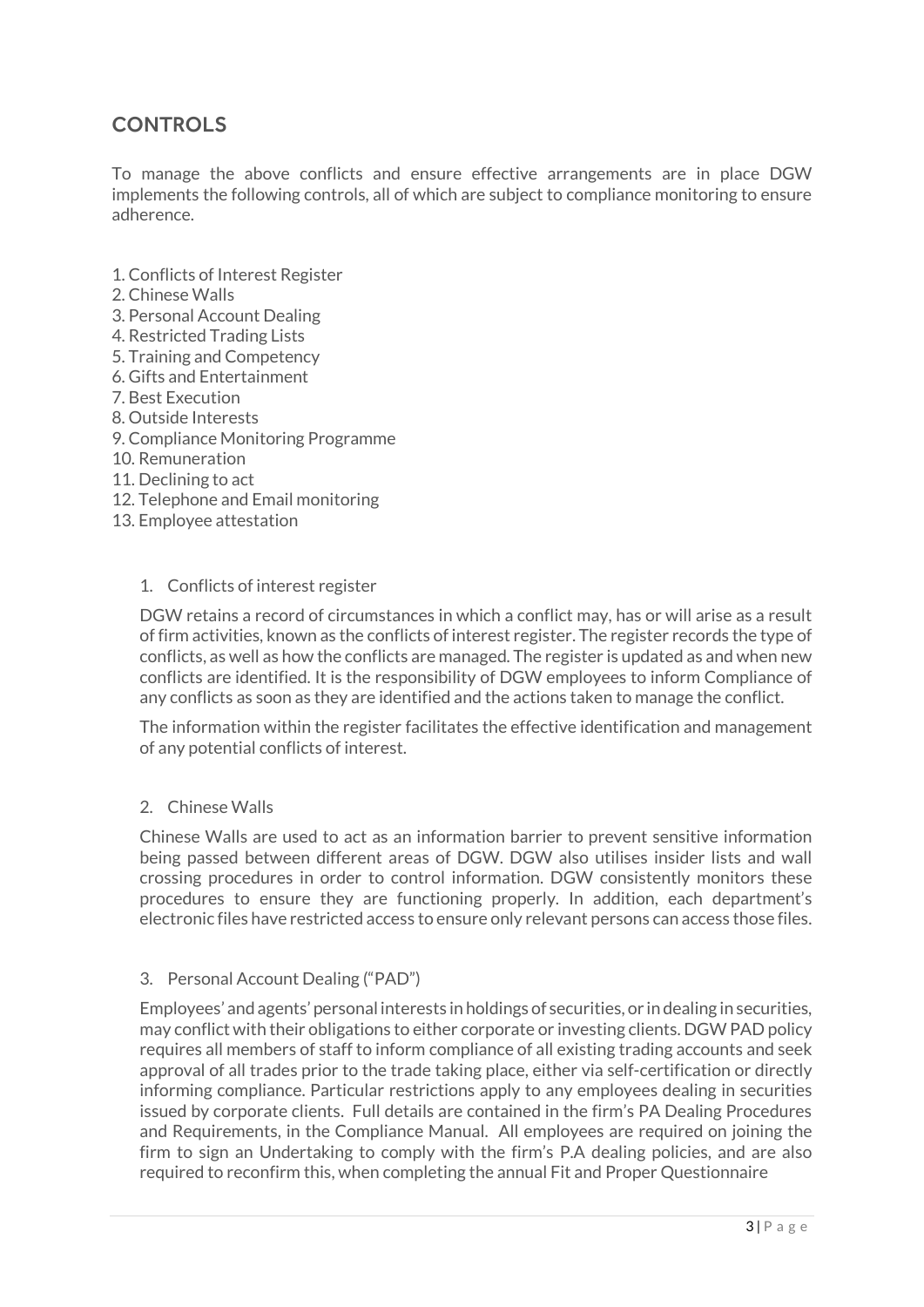## 4. Restricted Trading Lists

To comply with regulations and to avoid the appearance of impropriety, DGW maintains restricted trading lists. This is a list of securities, which are subject to restrictions in Directors, Contractors and employee personal account trading (as set out in the PAD policy). Directors, Contractors and employees are prohibited from trading in securities in the market whilst they remain on the list.

## 5. Training and Competency

DGW requires that in its dealings with customers, its employees / contractors must maintain the highest standard of integrity at all times.

The induction process, Training and Competency procedures, ongoing training programme and monitoring programme are designed to ensure that all relevant staff are familiar with and observe the FCA Principles for Business and the Statements of Principle and Code of Practice for Approved Persons.

## 6. Gifts and Entertainment

It is the policy of the firm that Directors, Contractors or employees may not accept or give a gift or entertainment valued at over £100, without the prior consent of the Compliance Officer. Such permission must be withheld if a conflict is considered likely between the firm's clients and the employee / contractor. All gifts and hospitality received, of whatever value, must be notified to Compliance. Full details are set out in the Compliance Manual.

### 7. Best Execution

In order to ensure as fair treatment as possible for customers, the DGW Order Execution Policy requires DGW to take all sufficient steps to achieve the best overall trading result for the customer and to exercise a consistent approach across all markets, clients and financial instruments in which we operate.

### 8. Outside Interests

Employees and agents may not accept any employment or business interest outside DGW without the prior written approval of the Board, who consider the potential for conflicts of interest before granting permission for any such interest. The Compliance Department maintains a register of all employees' outside business interests, which is monitored for conflicts.

### 9. Compliance Monitoring Programme

The Compliance Department is responsible for monitoring the firm's policies and procedures for identifying and managing conflicts of interest, and for ensuring that any issues identified as a result of this monitoring are recorded on the Conflicts Register, as well as testing the arrangements in place for existing conflicts to ensure they are appropriate and being adhered to. A formal risk-based monitoring programme is in place.

### 10. Remuneration

DGW has adopted a remuneration policy which aims to ensure that DW:

- can attract and retain key personnel;
- can reward all staff fairly;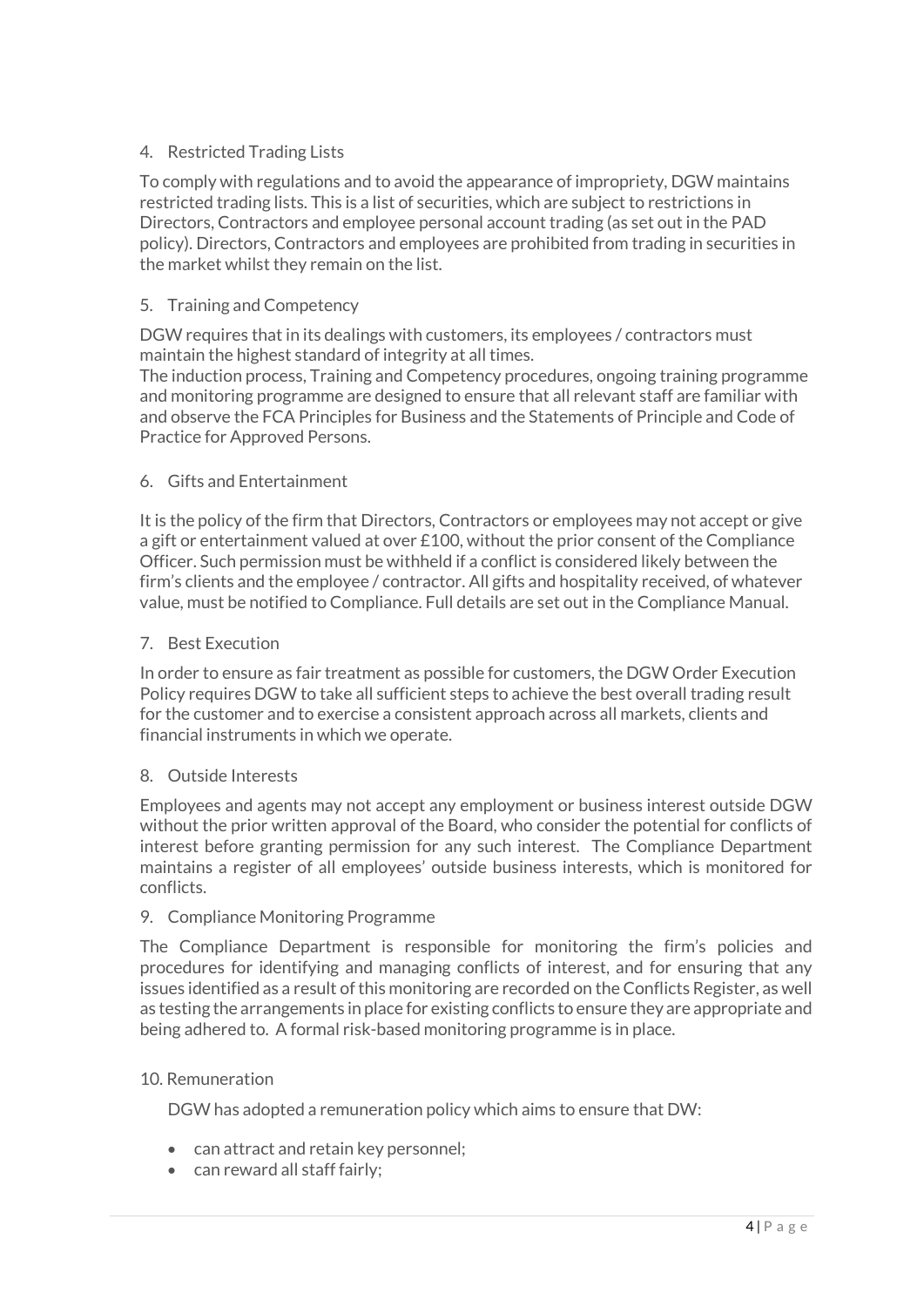- avoids conflicts of interest between its staff, customers and shareholders;
- does not remunerate directly, persons principally engaged in one activity from revenues generated by other persons principally engaged in another activity within the firm (where a conflict may arise)
- is not exposed to excessive risks; and
- complies with the FCA's Remuneration Code to the extent applicable to very small firms and in particular to Limited Licence Firms, including the general requirement for remuneration policies and practices to be consistent with and promote sound and effective risk management.

## **UCITS Funds Remuneration Policy**

A separate UCITS Remuneration Policy is in place which ensures that relevant persons are remunerated both on quantitative commercial criteria as well as taking into account compliance with regulations, the fair treatment of clients and quality of service provided to clients. (This also applies to generic DGW remuneration) In addition the UCITS policy also ensures that where relevant persons are engaged in different activities where a conflict may arise in relation to those activities, there is no direct link to their remuneration.

#### 11. Declining to Act

If a potential conflict of interest is considered too great to be reasonably managed DW will decline to act for that client.

### 12. Telephone and Email Monitoring

Compliance carries out regular telephone and email monitoring which incorporates conflict of interest monitoring.

### 13. Employees/ Contractors attestation

On an annual basis all employees/ Contractors are required to complete an attestation which includes a declaration confirming they are aware of their responsibilities towards conflicts of interest and that where identified they have been notified to the Compliance Officer.